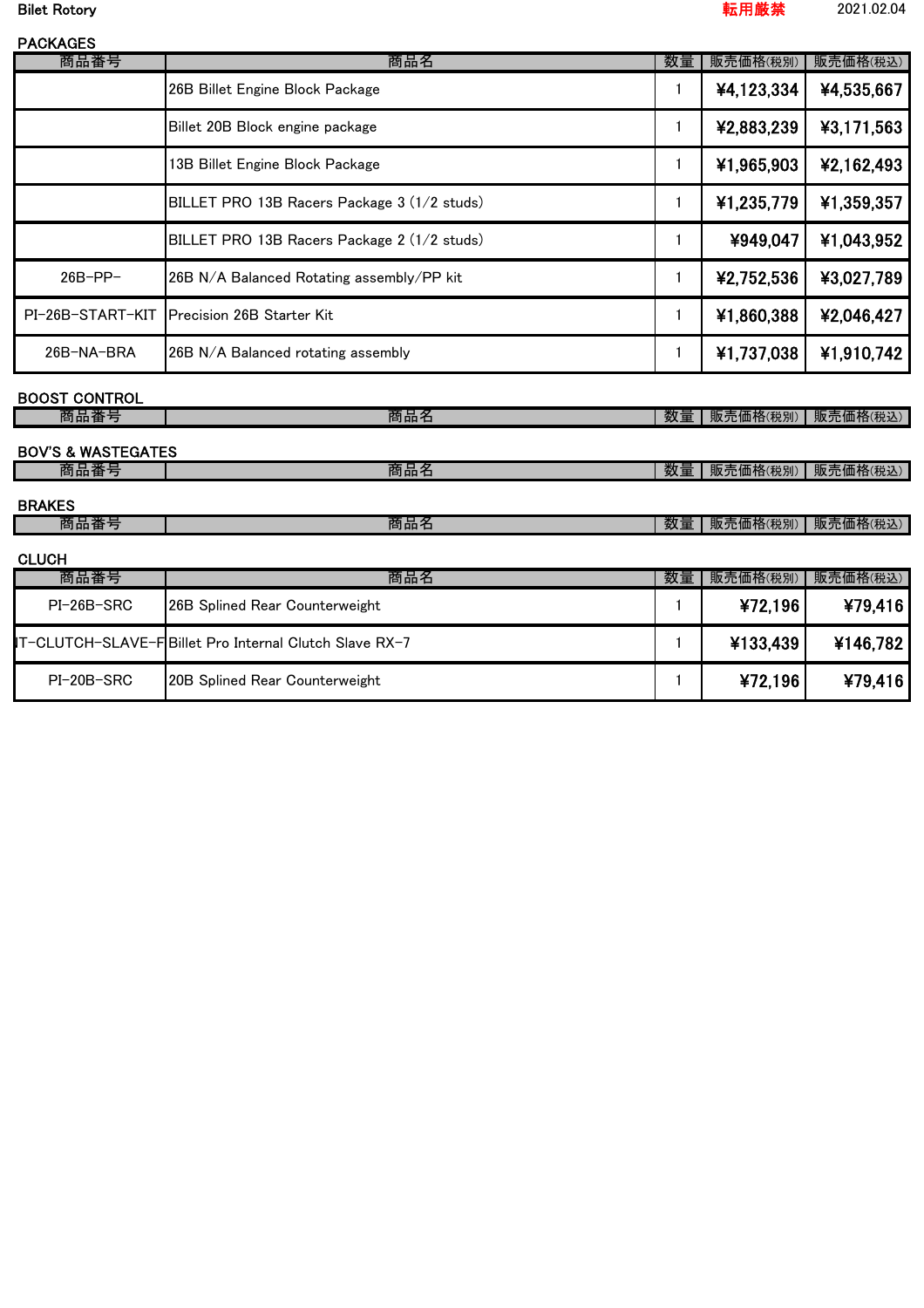| <b>COOLING SYSTEM</b><br>商品番号 | 商品名                                                                     | 数量           | 販売価格(税別) | 販売価格(税込) |
|-------------------------------|-------------------------------------------------------------------------|--------------|----------|----------|
|                               | Billet Pro Electric Water Pump Adaptor                                  | $\mathbf{1}$ | ¥67,271  | ¥73,998  |
|                               | Billet Pro FD Air pump removal kit                                      | $\mathbf{1}$ | ¥49,683  | ¥54,651  |
| BB-WP-ALT                     | Billet Boss Water Pump Outlet/Inlet adaptor Top alternator mounting kit | $\mathbf{1}$ | ¥122,957 | ¥135,253 |
| WE-MAZ-WAI-01                 | Billet Boss Water Pump Outlet/Inlet adaptor                             | $\mathbf{1}$ | ¥50,094  | ¥55,104  |
| $E-J-WP-S4$                   | E&J Autoworks Water pump                                                | $\mathbf{1}$ | ¥187,163 | ¥205,879 |
| WATER-PUMP                    | PROMAZ Billet Water pump                                                | $\mathbf{1}$ | ¥111,968 | ¥123,165 |
| PM-FD-AIR-PUMP                | PROMAZ FD Air pump removal kit                                          | $\mathbf{1}$ | ¥47,007  | ¥51,708  |
| PWAC16ST                      | SPAL 16" Thermo Fan 1469cfm                                             | 1            | ¥81,251  | ¥89,376  |
| PWAC16SPK                     | SPAL 16" Thermo Fan 1959cfm                                             | 1            | ¥93,277  | ¥102,605 |
| <b>PWAC165K3</b>              | SPAL 16" Thermo Fan 3000cfm                                             | 1            | ¥106,631 | ¥117,294 |
| PWR1738SP                     | PWR RADIATOR TO SUIT (FC) S5 RX7 89-92 55MM CORE                        | 1            | ¥198,836 | ¥218,720 |
| <b>PWR2156</b>                | PWR RADIATOR TO SUIT (FC) S4 RX7 85-89 55MM CORE                        | 1            | ¥213,875 | ¥235,263 |
| PWR5013                       | PWR RADIATOR TO SUIT Mazda RX2-RX7 42mm core                            | 1            | ¥193,910 | ¥213,300 |
| PWO51955                      | PWR 8 ROW HIGH PRESSURE Oil Cooler to suit 71-85                        | $\mathbf{1}$ | ¥126,785 | ¥139,463 |
| PWO1061                       | PWR 8 ROW Oil Cooler to suit 71-85 (M16X1.5)                            | $\mathbf{1}$ | ¥95,917  | ¥105,508 |
| PO1061                        | PWR 8 ROW Oil Cooler to suit 71-85                                      | 1            | ¥95,917  | ¥105,508 |
| <b>PWO5092</b>                | PWR 68mm Oil Cooler to suit 71-85                                       | 1            | ¥110,733 | ¥121,807 |
| <b>PWR5005</b>                | PWR RADIATOR SUIT R100 69-71                                            | $\mathbf{1}$ | ¥200,262 | ¥220,288 |
| <b>PWR5785</b>                | PWR RADIATOR R100 RAD & OIL COOLER                                      | 1            | ¥259,122 | ¥285,034 |
| <b>PWR5357SP</b>              | PWR (LARGE) RADIATOR TO SUIT R100 69-71 55MM                            | 1            | ¥202,207 | ¥222,428 |
| <b>PWR5782</b>                | PWR RADIATOR TO SUIT (FD) S6-S8 RX7                                     | $\mathbf{1}$ | ¥203,633 | ¥223,996 |
| PWO5079                       | PWR 10 ROW Oil Cooler to suit 71-85                                     | $\mathbf{1}$ | ¥100,485 | ¥110,534 |
| <b>PWR1738</b>                | PWR RADIATOR TO SUIT (FC) S4 RX7 85-89 42MM CORE                        | $\mathbf{1}$ | ¥198,904 | ¥218,794 |
| PWRO496SP                     | PWR RADIATOR TO SUIT Mazda RX2-RX7 S1, S2, S3 55MM                      | $\mathbf{1}$ | ¥206,782 | ¥227,460 |

### **COUNTERWEIGHTS**

| 商品番号       | 商品名                                   | 数量 | 販売価格(税別) | 販売価格(税込) |
|------------|---------------------------------------|----|----------|----------|
| PI-26B-SRC | 126B Splined Rear Counterweight       |    | ¥72.196  | ¥79,416  |
| PI-20B-SRC | <b>20B Splined Rear Counterweight</b> |    | ¥72.196  | ¥79416   |

| ELINE<br><b>DRIVE</b> |                   |                                     |                 |
|-----------------------|-------------------|-------------------------------------|-----------------|
| --<br>ъq.<br>елны     | m<br>- - - -<br>. | --<br>助<br>בחיי<br><b>\1)Т. Л'.</b> | .1皿忙<br>. алу — |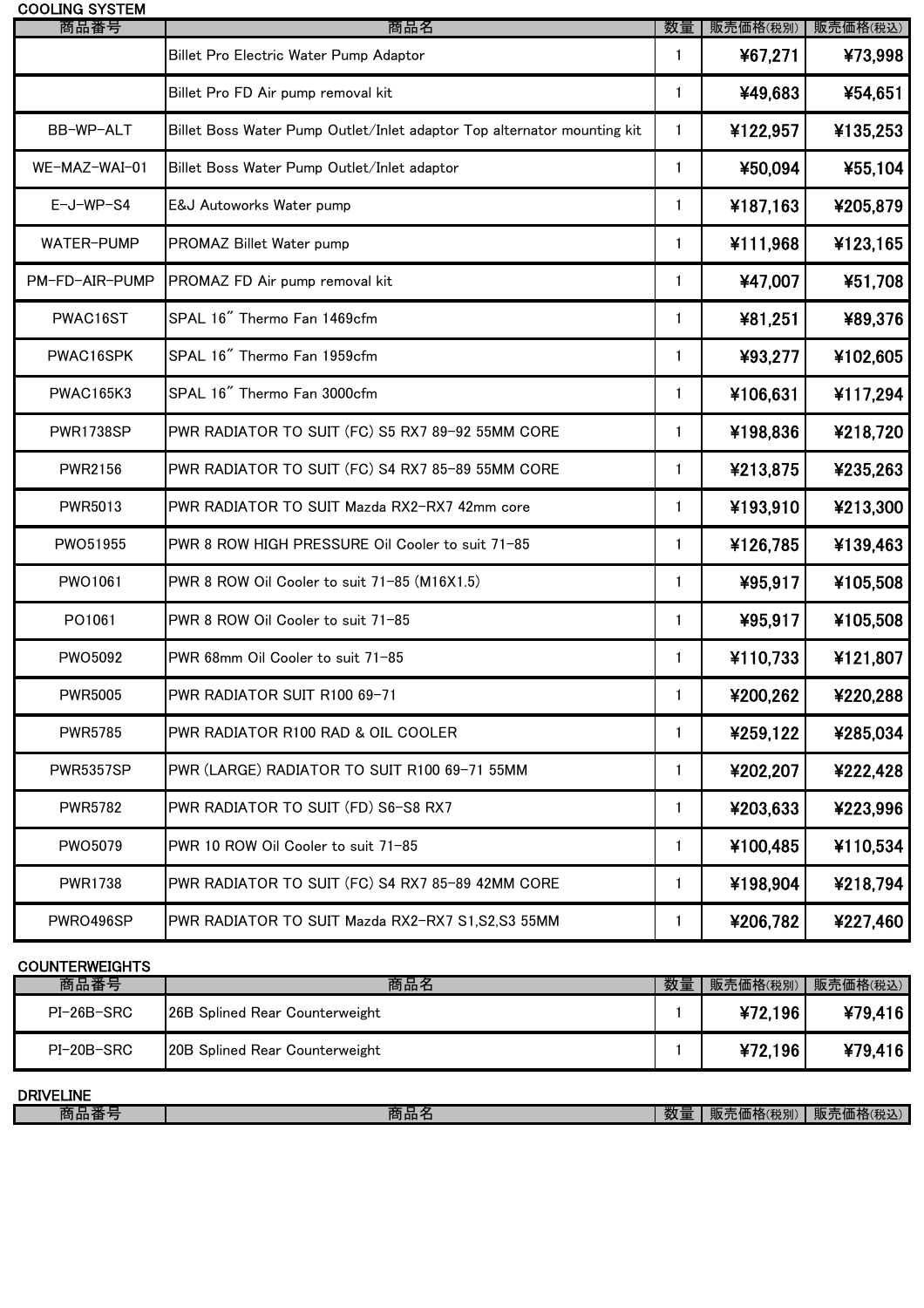# ECCENTRIC SHAFTS 商品番号 商品名 数量 販売価格(税別) 販売価格(税込) MAZ-20B-FN  $\big|$  Mazda 20B front nut  $\big|$  1  $\big|$   $\big|$   $\big|$   $\big|$   $\big|$   $\big|$   $\big|$   $\big|$   $\big|$   $\big|$   $\big|$   $\big|$   $\big|$   $\big|$   $\big|$   $\big|$   $\big|$   $\big|$   $\big|$   $\big|$   $\big|$   $\big|$   $\big|$   $\big|$   $\big|$   $\big|$   $\big|$   $\big|$   $\big|$   $\$ PE-20B-SHORT 20B (short engine) Billet Eccentric Shaft **1 1 4757,046 4832,751** PE-20B-SHORT-KIT 20B X40 (Short Engine) Billet Eccentric Shaft Kit **1 1** 4828,661 | 4911,527 PI-X40-20B 20B X40 Billet Eccentric Shaft 1 4757,046  $\overline{)$  1 4757,046  $\overline{)}$ PI-20B-RS 20B X40 Splined rear Billet Eccentric shaft 1 \828,661 \911,527 PI-X40-2OB-KIT 20B X40 Billet Eccentric Shaft Kit 1 1 | ¥828,661 | ¥911,527 PI-X40-26B 26B X40 Billet Eccentric Shaft kit 1 1 \ \ \ \ \ \ \ \ \ \ \ \ \ \ 052,419 PI-39B-KIT 39B Billet Eccentric Shaft kit 1 \\ 1 \\ \ \ \ \ 1,202,372 \ \ \ \ 1,322,610

ELECTRONICS

商品番号 商品名 数量 販売価格(税別) 販売価格(税込)

| <b>END PLATES</b> |  |
|-------------------|--|
|-------------------|--|

| 商品番号         | 商品名                                  | 数量 | 販売価格(税別)   | 販売価格(税込)   |
|--------------|--------------------------------------|----|------------|------------|
|              | <b>Billet Pro Front Plate</b>        |    | ¥431,763   | ¥474,940   |
|              | <b>I</b> Billet Pro 20B centre Plate |    | ¥785,788   | ¥864,367   |
|              | Billet Pro Intermediate Plate        |    | ¥573,757   | ¥631,133   |
|              | <b>I</b> Billet Pro 26B Centre Plate |    | ¥628,703   | ¥691,573   |
|              | <b>Billet Pro Rear Plate</b>         |    | ¥431,763   | ¥474,940   |
|              | Billet PRO Replacement Insert        |    | ¥116,290   | ¥127,919   |
|              | Mazda 26B Centre Plate               |    | ¥498,861   | ¥548,747   |
| PE-26B-P-KIT | Mazda 26B Centre Plate kit           |    | ¥1,007,079 | ¥1,107,787 |

| 商品番号            | 商品名                                                 | 数量 | 販売価格(税別) | 販売価格(税込) |
|-----------------|-----------------------------------------------------|----|----------|----------|
|                 | XR FC S4-S5 RX7 Primary Fuel Injector Block-Off Kit |    | ¥32,438  | ¥35,681  |
| XR-FD-B-Kit     | XR FD/Cosmo Primary Fuel Injector Block-Off Kit     |    | ¥32,438  | ¥35,681  |
| CJM-TP-FD       | <b>CJM Twin Pump FD RX7</b>                         |    | ¥122,957 | ¥135,253 |
| <b>PM-SURGE</b> | <b>PROMAZ Billet Multi pump surge tank</b>          |    | ¥103,942 | ¥114,336 |
| XR-20B-TB-FIT   | <b>20B Fuel Rail Kit</b>                            |    | ¥103,201 | ¥113,522 |
| AF64-2013       | Fuel Rail Kit (FC) RX-7                             |    | ¥62,250  | ¥68,475  |
| AF64-2104       | Fuel Rail Kit (FD) RX-7                             |    | ¥63,004  | ¥69,304  |

INLET MANIFOLD 商品番号 商品名 数量 販売価格(税別) 販売価格(税込) WE-MAZ-IMA-Gai  $\left| \frac{S4}{S5} \right|$  to S6 Manifold hat adaptor  $\left| \frac{1}{S4} \right|$  1  $\left| \frac{1}{S3,814} \right|$ \70,195

### BOOST CONTROL 商品番号 商品名 数量 販売価格(税別) 販売価格(税込) INTERCOOLERS 商品番号 商品名 数量 販売価格(税別) 販売価格(税込)